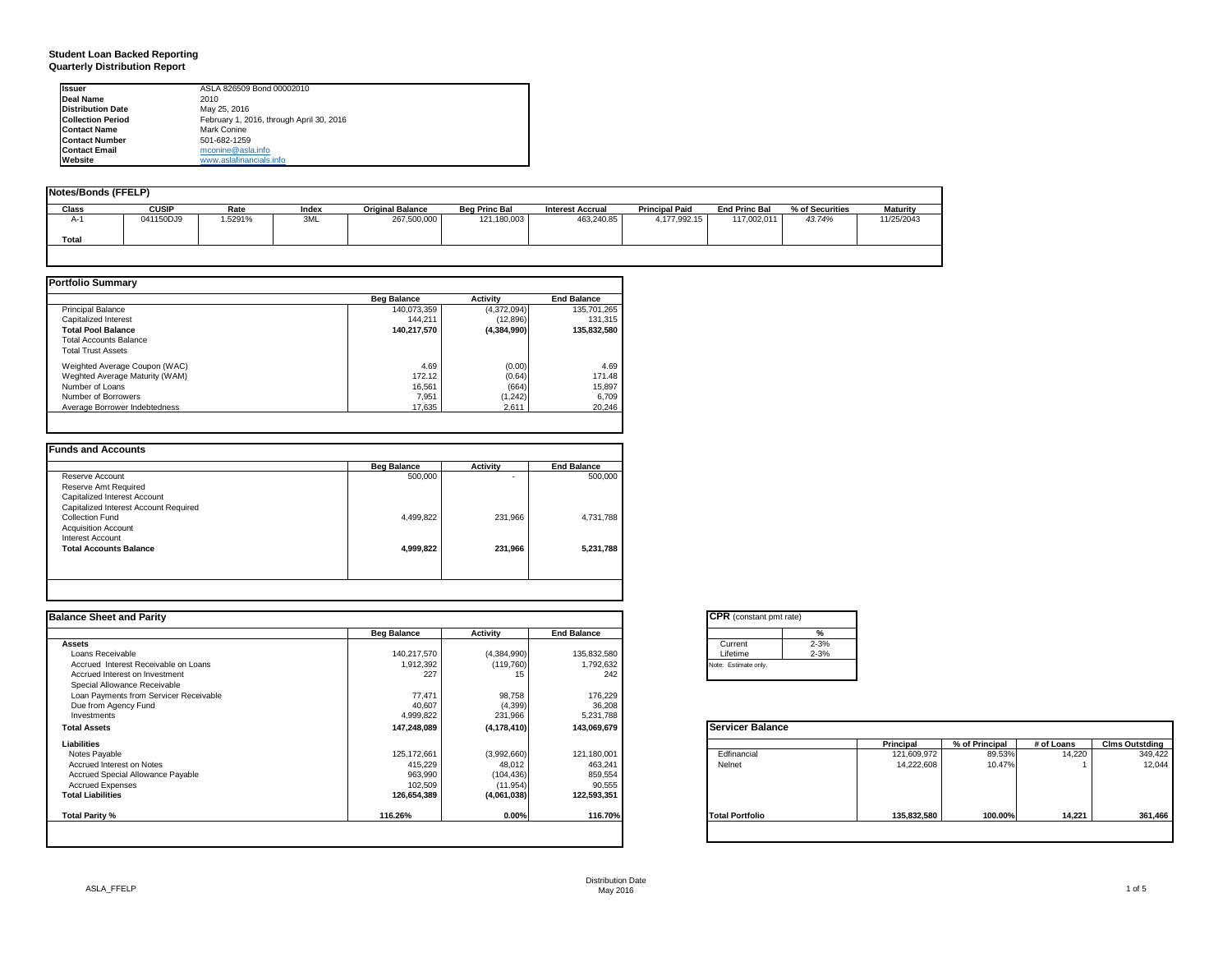| <b>Portfolio by Loan Status</b> |                  |        |                  |             |           |                |            |        |           |        |
|---------------------------------|------------------|--------|------------------|-------------|-----------|----------------|------------|--------|-----------|--------|
|                                 | # of Loans       |        | Principal        |             |           | % of Principal | <b>WAC</b> |        | WARM      |        |
|                                 | <b>Beginning</b> | Endina | <b>Beginning</b> | Ending      | Beginning | Ending         | Beginning  | Ending | Beginning | Ending |
| In School                       | 26               | 25     | 60,489           | 57,989      | 0.04%     | 0.04%          | 4.24       | 4.24   | 114.88    | 114.88 |
| Grace                           |                  |        | 14,852           | 7.647       | 0.01%     | 0.01%          | 6.80       | 6.80   | 100.99    | 102.42 |
| Repayment                       |                  |        |                  |             |           | 0.00%          |            |        |           |        |
| Current                         | 11,456           | 11,526 | 102,530,333      | 103,586,554 | 73.12%    | 76.26%         | 4.64       | 4.63   | 174.84    | 174.85 |
| 31-60 Days Delinquent           | 456              | 485    | 4.060.604        | 3,588,757   | 2.90%     | 2.64%          | 4.87       | 4.83   | 157.10    | 152.67 |
| 61-90 Days Delinquent           | 310              | 192    | 1,885,915        | 1,348,468   | 1.34%     | 0.99%          | 4.80       | 4.62   | 175.05    | 145.00 |
| 91-120 Days Delingent           | 238              | 156    | 1,820,840        | 1,203,589   | 1.30%     | 0.89%          | 5.20       | 4.75   | 148.84    | 170.56 |
| 121-180 Days Delinquent         | 285              | 185    | 2,270,334        | 1,320,449   | 1.62%     | 0.97%          | 4.64       | 4.80   | 137.08    | 153.53 |
| 181-270 Days Delinquent         | 301              | 164    | 2,376,874        | 1,098,963   | 1.70%     | 0.81%          | 4.97       | 4.94   | 141.28    | 118.14 |
| 271+ Days Delinquent            | 177              | 57     | 892,775          | 328,986     | 0.64%     | 0.24%          | 4.29       | 5.05   | 115.01    | 118.16 |
| <b>Total Repayment</b>          | 13,223           | 12,765 | 115,837,674      | 112,475,766 | 82.61%    | 82.80%         | 4.65       | 4.65   | 173.37    | 172.85 |
| Forbearance                     | 1,696            | 1,618  | 13,992,507       | 13,772,140  | 9.98%     | 10.14%         | 4.94       | 4.90   | 166.22    | 166.46 |
| Deferment                       | 1,529            | 1,426  | 9,850,426        | 9,157,571   | 7.03%     | 6.74%          | 4.75       | 4.85   | 162.49    | 163.24 |
| <b>Claims in Progress</b>       | 78               | 58     | 461.111          | 361,466     | 0.33%     | 0.27%          | 4.87       | 6.12   | 133.96    | 156.33 |
| <b>Claims Denied</b>            |                  |        | 511              |             | 0.0004%   |                | 2.32       |        | 13.00     |        |
| <b>Total Portfolio</b>          | 16,561           | 15,897 | 140,217,570      | 135,832,580 | 100%      | 100%           | 4.69       | 4.69   | 171.68    | 171.48 |
|                                 |                  |        |                  |             |           |                |            |        |           |        |

| <b>Delinguency Status</b>           |            |        |                  |             |           |                |                  |        |                  |             |
|-------------------------------------|------------|--------|------------------|-------------|-----------|----------------|------------------|--------|------------------|-------------|
|                                     | # of Loans |        | Principal        |             |           | % of Principal | <b>WAC</b>       |        |                  | <b>WARM</b> |
|                                     | Beainnina  | Endina | <b>Beainning</b> | Endina      | Beainnina | Endina         | <b>Beainning</b> | Endina | <b>Beainning</b> | Endina      |
| Current                             | 11,456     | 11,526 | 102.530.333      | 103,586,554 | 88.51%    | 92.10%         | 4.64             | 4.63   | 174.84           | 174.85      |
| 31-60 Days Delinquent               | 456        | 485    | 4,060,604        | 3,588,757   | 3.51%     | 3.19%          | 4.87             | 4.83   | 157.10           | 152.67      |
| 61-90 Days Delinquent               | 310        | 192    | 1,885,915        | 1,348,468   | 1.63%     | 1.20%          | 4.80             | 4.62   | 175.05           | 145.00      |
| 91-120 Days Delingent               | 238        | 156    | 1,820,840        | 1,203,589   | 1.57%     | 1.07%          | 5.20             | 4.75   | 148.84           | 170.56      |
| 121-180 Days Delinquent             | 285        | 185    | 2,270,334        | 1,320,449   | 1.96%     | 1.17%          | 4.64             | 4.80   | 137.08           | 153.53      |
| 181-270 Days Delinquent             | 301        | 164    | 2,376,874        | 1,098,963   | 2.05%     | 0.98%          | 4.97             | 4.94   | 141.28           | 118.14      |
| 271+ Days Delinquent                | 177        |        | 892,775          | 328,986     | 0.77%     | 0.29%          | 4.29             | 5.05   | 115.01           | 118.16      |
| <b>Total Portfolio in Repayment</b> | 13,223     | 12.765 | 115.837.674      | 112,475,766 | 100%      | 100%           | 4.65             | 4.65   | 173.37           | 172.85      |
|                                     |            |        |                  |             |           |                |                  |        |                  |             |

| Portfolio by Loan Type           |            |        |             |             |           |                |            |        |             |        |
|----------------------------------|------------|--------|-------------|-------------|-----------|----------------|------------|--------|-------------|--------|
|                                  | # of Loans |        | Principal   |             |           | % of Principal | <b>WAC</b> |        | <b>WARM</b> |        |
|                                  | Beginning  | Endina | Beginning   | Endina      | Beainnina | Ending         | Beginning  | Ending | Beginning   | Ending |
| Subsidized Consolidation Loans   | 4.71       | 4,550  | 54.294.972  | 52,645,711  | 38.72%    | 38.76%         | 4.94       | 4.94   | 167.91      | 167.55 |
| Unsubsidized Consolidation Loans | 4.612      | 4.462  | 63,184,321  | 61,323,536  | 45.06%    | 45.15%         | 4.88       | 4.88   | 192.73      | 192.36 |
| Subsidized Stafford Loans        | 4,612      | 4,394  | 12,528,342  | 12,052,786  | 8.93%     | 8.87%          | 3.22       | 3.23   | 114.43      | 114.47 |
| Unsubsidized Stafford Loans      | 2,456      | 2,331  | 9,400,109   | 9,049,037   | 6.70%     | 6.66%          | 3.63       | 3.63   | 128.23      | 128.16 |
| PLUS/GradPLUS Loans              |            | 158    | 721.322     | 677.902     | 0.51%     | 0.50%          | 7.01       | 7.14   | 76.00       | 73.88  |
| <b>SLS Loans</b>                 |            |        | 88,504      | 83,608      | 0.06%     | 0.06%          | 3.40       | 3.40   | 31.40       | 134.11 |
| <b>Total Portfolio</b>           | 16.561     | 15,897 | 140.217.570 | 135,832,580 | 100%      | 100%           | 4.69       | 4.69   | 171.68      | 171.48 |

| Portfolio by Program Type                  |                  |        |                  |             |                  |                |            |        |           |             |
|--------------------------------------------|------------------|--------|------------------|-------------|------------------|----------------|------------|--------|-----------|-------------|
|                                            | # of Loans       |        | <b>Principal</b> |             |                  | % of Principal | <b>WAC</b> |        |           | <b>WARM</b> |
|                                            | <b>Beginning</b> | Ending | <b>Beainning</b> | Endina      | <b>Beginning</b> | Endina         | Beginning  | Ending | Beginning | Ending      |
| Graduate / 4-Year Loans                    | 14,315           | 13,803 | 119,168,233      | 115,321,801 | 84.99%           | 84.90%         | 4.66       | 4.66   | 174.38    | 174.13      |
| 2-Year Loans                               | 1,911            | 1,767  | 8,111,649        | 7,964,586   | 5.79%            | 5.86%          | 5.10       | 5.09   | 135.14    | 135.61      |
| Proprietary / Technical / Vocational Loans | 279              | 270    | 1,278,745        | 1,281,448   | 0.91%            | 0.94%          | 5.34       | 5.35   | 149.95    | 149.53      |
| Unknown (Consolidation) Loans              |                  |        | 11,658,944       | 11.264.744  | 8.31%            | 8.29%          | 4.74       | 4.74   | 158.46    | 157.89      |
| Other Loans                                |                  |        |                  |             |                  |                |            |        |           |             |
| <b>Total Portfolio</b>                     | 16,561           | 15,897 | 140,217,570      | 135,832,580 | 100%             | 100%           | 4.69       | 4.69   | 171.68    | 171.48      |
|                                            |                  |        |                  |             |                  |                |            |        |           |             |

|                        | # of Loans |        | <b>Principal</b> |             | % of Principal |        |
|------------------------|------------|--------|------------------|-------------|----------------|--------|
|                        | Beainnina  | Endina | Beainnina        | Endina      | Beainnina      | Endina |
| Fixed Loans            | 10,392     | 10,062 | 111,868,095      | 108,438,376 | 79.78%         | 79.83% |
| Variable Loans         | 6,169      | 5,835  | 28,349,476       | 27,394,203  | 20.22%         | 20.17% |
| T-Bill Loans           | 6,154      | 5,823  | 28,298,378       | 27,345,507  | 20.18%         | 20.13% |
| <b>CMT Loans</b>       | 15         |        | 51,098           | 48.697      | 0.04%          | 0.04%  |
| <b>Total Portfolio</b> | 16.561     | 15.897 | 140.217.570      | 135,832,580 | 100%           | 100%   |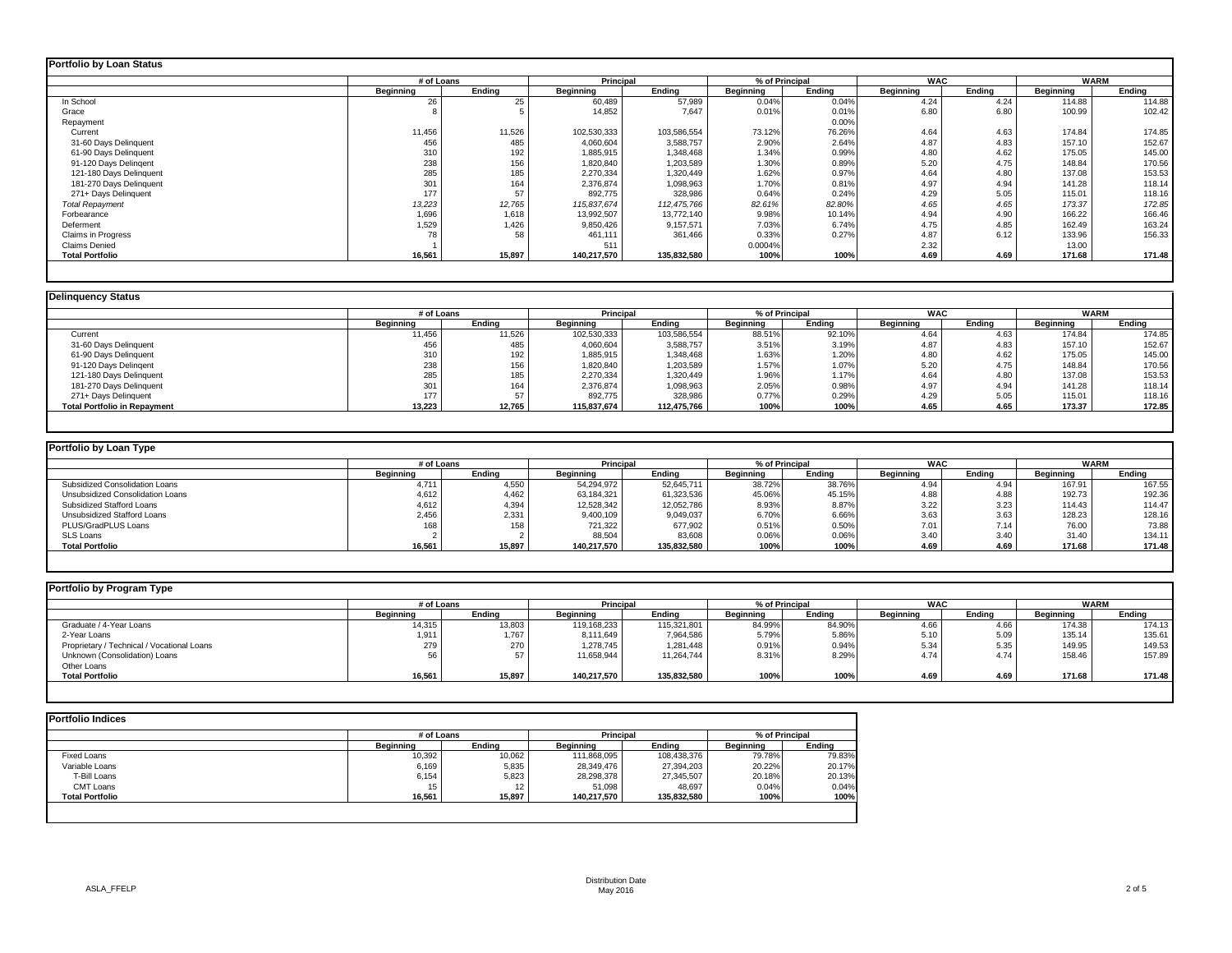**Distribution Date Collection Period**

May 25, 2016 February 1, 2016, through April 30, 2016

**Collection Activity**

| <b>Collection Account</b>                                                                    | as of 4/30/2016 |
|----------------------------------------------------------------------------------------------|-----------------|
| Beginning Balance - February 1, 2016                                                         | 4,499,822       |
| <b>Collection Amount Received</b>                                                            | 5,835,225       |
| Recoveries                                                                                   |                 |
| Reserve Account                                                                              |                 |
| <b>Excess of Required Reserve Account</b>                                                    |                 |
| Interest on Investment Earnings                                                              | 3,665           |
| Capitalized Interest Account (after a stepdown or release date)                              |                 |
| <b>Acquisition Account</b>                                                                   |                 |
| Payments from Guarantor                                                                      |                 |
| Special Allowance Payments to Department of Education                                        |                 |
| <b>Consolidation Rebate Fees</b>                                                             | (318, 433)      |
| Transfer from Capitalized Interest Fund                                                      |                 |
| Principal payments, interest payments, administration fees, servicing fees, and trustee fees | (4,684,927)     |
| Transfer to Department Rebate Fund                                                           | (603, 564)      |
| Other Amounts Received in Collection                                                         |                 |
| <b>Total Available Funds</b>                                                                 | 4,731,788       |

| <b>Fees Due for Current Period</b>                                | as of 4/30/2016 |
|-------------------------------------------------------------------|-----------------|
| Indenture Trustee Fees                                            |                 |
| <b>Servicing Fees</b>                                             | 79,236          |
| <b>Administration Fees</b>                                        | 11,319          |
| Late Fees                                                         |                 |
| <b>Other Fees</b>                                                 |                 |
| <b>Total Fees</b>                                                 | 90,555          |
|                                                                   |                 |
|                                                                   |                 |
| <b>Cumulative Default Rate</b>                                    | as of 4/30/2016 |
| <b>Current Period's Defaults</b>                                  | 474,938.84      |
| <b>Cumulative Defaults</b>                                        | 47,600,189.31   |
| Loans for which claims have been filed as of applicable month end | 1,994,463.89    |
| <b>Cumulative Default Rate</b>                                    | 19.34%          |
| Cumulative Recoveries (including reimbursements and collections)  |                 |
| Payments from Guarantor                                           | 45,610,368.98   |
| <b>Borrower Recoveries</b>                                        | n/a             |
| <b>Recovery Rate</b>                                              | 95.82%          |
| <b>Cumulative Net Loss</b>                                        | 1,989,820.33    |
| <b>Cumulative Net Loss</b>                                        | 0.81%           |
| (a) Footnotes                                                     |                 |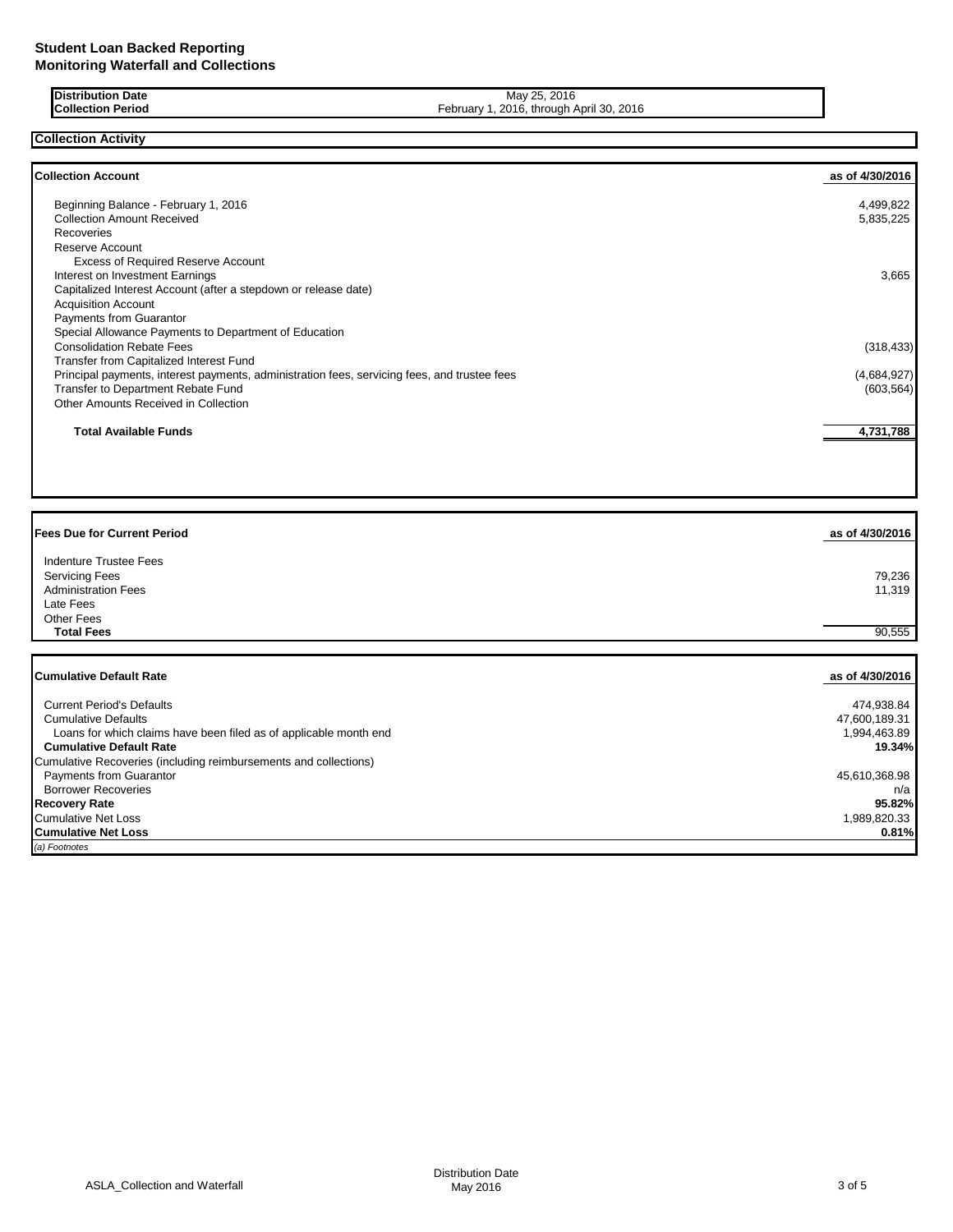## **Waterfall Activity**

| <b>Waterfall for Distribution</b>                                                         | <b>Amount Due</b> | <b>Amount Remaining</b> |
|-------------------------------------------------------------------------------------------|-------------------|-------------------------|
| <b>Total Available Funds</b>                                                              |                   | 4,731,788               |
| First: Payment required under any Joint Sharing Agreement                                 |                   |                         |
| <b>Second: Trustee Fees</b>                                                               |                   |                         |
| Third: Servicing Fees and Backup Servicing Fees                                           | 79,236            | 4,652,552               |
| <b>Fourth: Administration Fees</b>                                                        | 11,319            | 4,641,233               |
| <b>Fifth: Noteholder Interest</b>                                                         | 463,240.85        | 4,177,992               |
| Sixth: Reinstate the balance of the Reserve Fund up to the Specified Reserve Fund Balance |                   |                         |
| Seventh: Noteholder Principal, until paid in full                                         | 4,177,992.15      | 0                       |
|                                                                                           |                   |                         |

| <b>Principal and Interest Distributions</b> | Class A-1    |
|---------------------------------------------|--------------|
| Quarterly Interest Due                      | 463,240.85   |
| Quarterly Interest Paid                     | 463,240.85   |
| <b>Interest Shortfall</b>                   |              |
| Interest Carryover Due                      | 0            |
| Interest Carryover Paid                     | 0            |
| <b>Interest Carryover</b>                   | $\Omega$     |
| Quarterly Principal Distribution Amount     | 4,177,992.15 |
| Quarterly Principal Paid                    | 4,177,992.15 |
| Shortfall                                   | -            |
| <b>Total Distribution Amount</b>            | 4,641,233.00 |
|                                             |              |